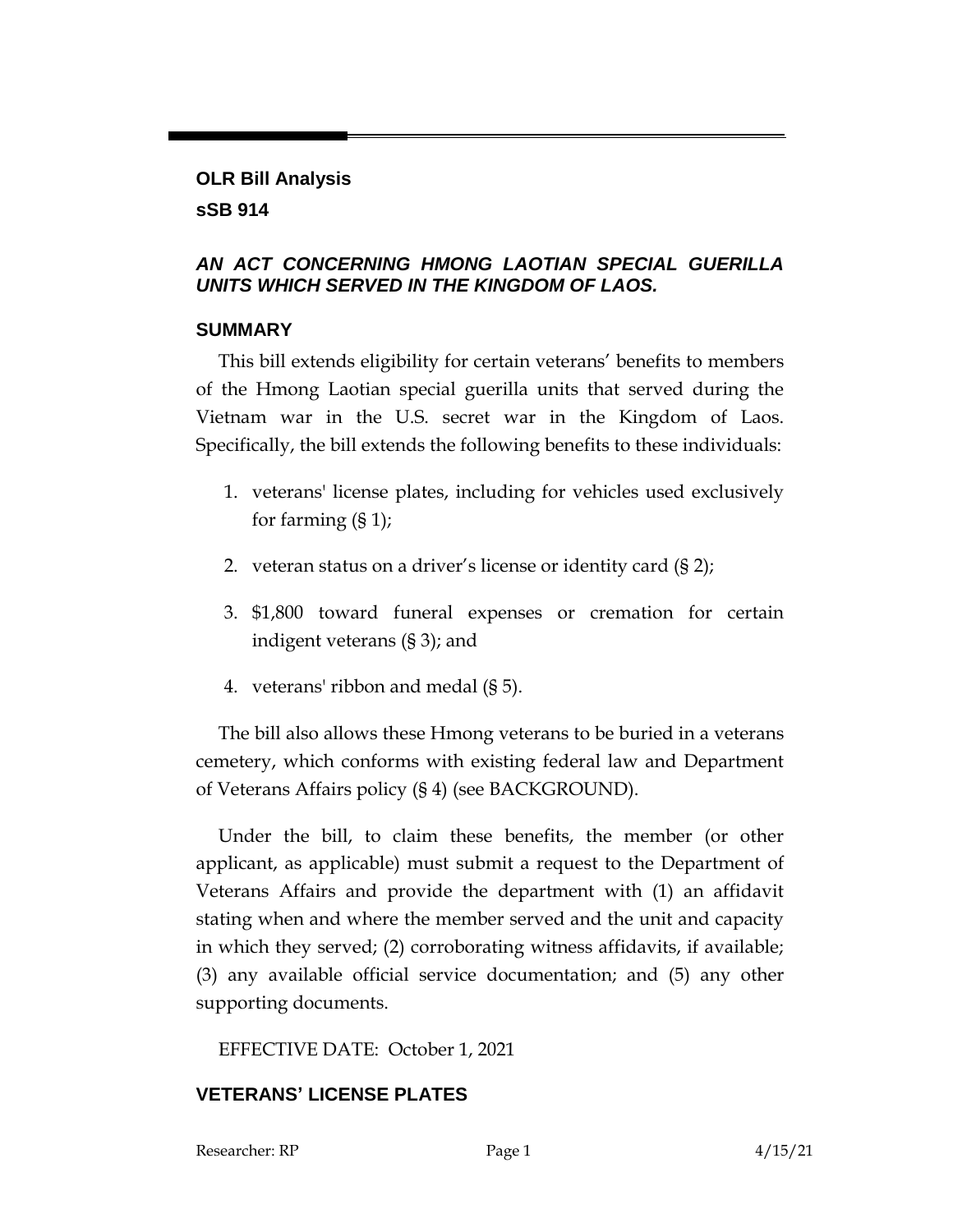The law allows qualifying veterans, armed forces members, or their surviving spouses to request a special registration certificate and veterans license plates for any motor vehicle they own or have leased for at least one year, including any motor vehicle they use exclusively for farming if they engage in agricultural production as a trade or profession (CGS § 14-20b). The bill, additionally, allows Hmong Laotian special guerilla unit members or their surviving spouses to request the special registration and plates by (1) submitting a request to the Department of Veterans Affairs to be listed as a veteran based on such service for purposes of this benefit and (2) providing the required documentation described above.

The department must, within 30 days of receiving the request, verify whether the person was a Hmong Laotian special guerilla unit member and, if so, notify the Department of Motor Vehicles (DMV) commissioner of the request and verification.

As under current law, the DMV commissioner must charge a fee that covers the cost of making the plates, in addition to the motor vehicle registration fee.

## **VETERAN STATUS ON DRIVER'S LICENSE OR IDENTITY CARD**

Existing law requires the DMV commissioner to include a person's status as a veteran on his or her driver's license or identity card. Qualifying veterans must submit a request to the Department of Veterans Affairs, which must verify the veteran's status to the DMV commissioner.

The bill allows Hmong Laotian special guerilla unit members to also request this status on their licenses or identity cards by submitting a request to the Department of Veterans Affairs and providing the required documentation. The department must, within 30 days of receiving the request, verify whether the person was a Hmong Laotian special guerilla unit member and, if so, notify the DMV commissioner of the request and verification.

As under current law, the DMV commissioner must indicate the